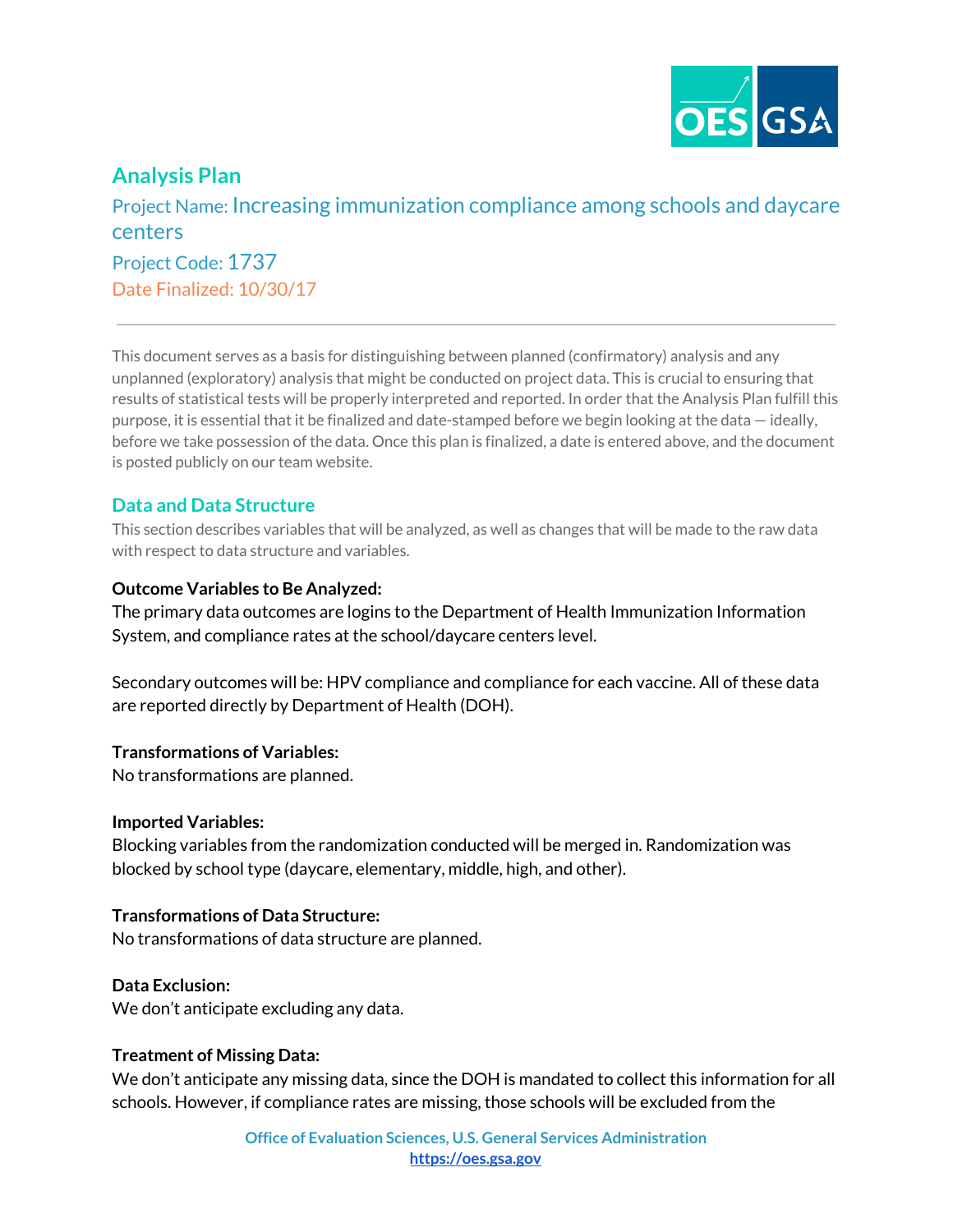analysis. We will report the share of observations with missing data and test whether it's different comparing across treatment and control.

# **Statistical Models & Hypothesis Tests**

This section describes the statistical models and hypothesis tests that will make up the analysis — including any follow-ups on effects in the main statistical model and any exploratory analyses that can be anticipated prior to analysis.

#### **Statistical Models:**

For outcome data, we will conduct linear regressions of the outcomes of interest on a treatment dummy and strata/block fixed effects.

We will also estimate specifications with and without controls for baseline school characteristics: school size, dummy variables for neighborhood, school type (private, public, parochial, charter) and schools' initial relative standing (measured by including the school's baseline level, categories for above/at/below the comparison level, or number ranking).

#### **Follow-Up Analyses:**

No follow-up analyses are planned.

## **Inference Criteria, Including Any Adjustments for Multiple Comparisons:**

The tests conducted will be two-tailed tests with standard cut-offs (10/5/1 percent).

#### **Limitations:**

The primary limitations are as follows:

-The observed lower compliance rates primarily reflect low compliance with the male HPV vaccine, given that this is a relatively new requirement and for a vaccine with lower overall uptake nationally, and thus is concentrated among schools who have children eligible for this vaccine (middle and high schools). Compliance rates for other types of vaccines and other schools are much higher. This may render it more challenging to detect a significant effect. Because we do not have individual-level student data (or data by gender), we are unlikely to be able to detect the impact of the intervention on male students in general, or on male students for HPV.

-The method of a mailing to the school leader is untried. It's unclear whether the principals / daycare directors would regard this communication as important, and whether they would take action or simply (in the case of the principals) defer to school nurses. During the feedback session from DOH's Education partners, the partners were supportive of the effort. They did not provide the names of individual school leaders who could review the intervention though; we have planned to check in with individual school leaders following the launch of the campaign, either in November or December (if we find that they have a lot of feedback!), or after the final mailing in February.

-Related to the above, the DOH has only minimally liaised with schools directly in the past. This is generally the responsibility of the educational authorities.